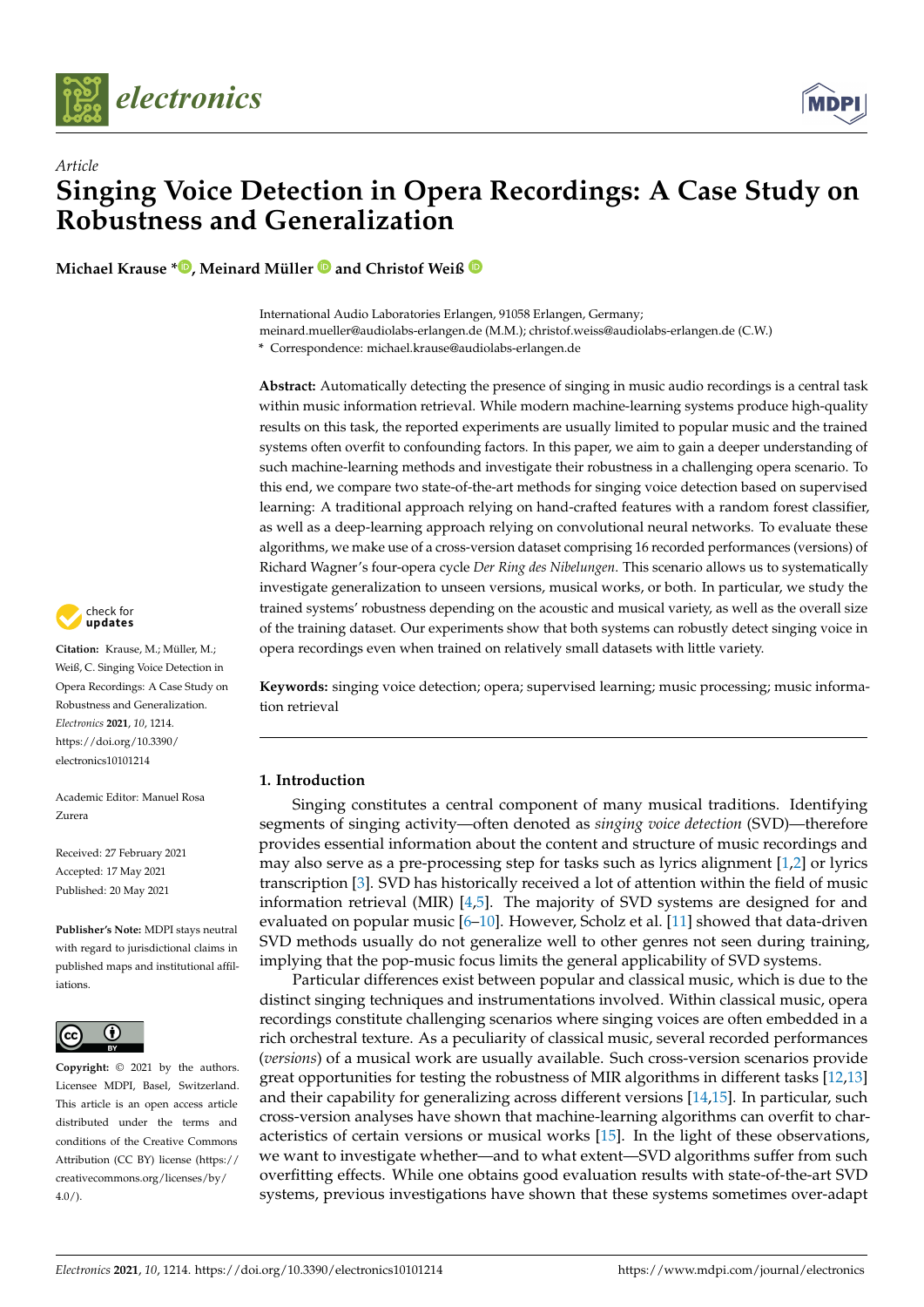to confounding factors such as loudness [\[16\]](#page-12-12) or singing style [\[11\]](#page-12-7). Therefore, we cannot generally expect these systems to generalize to unseen musical scenarios. Following these lines, our case study yields insights into the generalization behavior of machine-learning systems, the aspects of training data that are relevant for building robust systems, and the benefits of deep learning against traditional machine-learning approaches, which may be relevant beyond the SVD task. With this, our study may serve as an inspiration for similar research on other data-driven approaches to MIR, audio, and speech processing.

In this paper, we aim at gaining a deeper understanding of two state-of-the-art SVD methods, which represent two commonly used strategies: The traditional strategy based on hand-crafted features [\[17\]](#page-12-13) and the strategy based on deep learning (DL) [\[16\]](#page-12-12), respectively (see Section [3](#page-2-0) for details). To analyze these systems, we make use of a cross-version scenario comprising the full cycle *Der Ring des Nibelungen* by Richard Wagner (four operas, 11 acts) in 16 different versions, thus leading to a novel dataset spanning more than 200 h of audio in total. In this scenario, different versions vary with regard to singers' timbre and singing style, musical interpretation, and acoustic conditions, whereas different operas vary in singing registers and characters, lyrics, and orchestration. We exploit this scenario in a series of systematic experiments in order to analyze the robustness of the two algorithms depending on the musical and acoustic variety, as well as on the size of the training dataset. Our results indicate that both systems perform comparably well and are capable of generalizing across versions and operas—despite the complexity of the scenario and the variety of the data. This result shows that SVD systems based on traditional techniques may perform on par with DL-based approaches while having practical advantages such as lower computational costs and higher stability against random effects. Moreover, we find a small tendency for both systems to overfit to specific musical material, as well as a tendency for the DL-based system to benefit from large dataset sizes. With these general observations, our experimental results may inform the use of SVD algorithms in other musical scenarios beyond the opera context.

The paper is organized as follows. In Section [2,](#page-1-0) we discuss related work on singing voice detection in opera settings and SVD algorithms. In Section [3,](#page-2-0) we describe our reimplementations of the two SVD systems used for our experiments. Section [4](#page-4-0) provides an overview of our cross-version dataset. Section [5](#page-5-0) contains our experimental results and discusses their implications. Section [6](#page-10-0) concludes our paper.

#### <span id="page-1-0"></span>**2. Related Work**

In this section, we discuss approaches that have been proposed for the task of singing voice detection, as well as related work on SVD for opera recordings.

From a technical perspective, one may distinguish between two general types of SVD approaches. Traditional systems  $[10,17,18]$  $[10,17,18]$  $[10,17,18]$  usually consist of two stages—the extraction of hand-crafted audio features and the supervised training of classifiers such as random forest classifiers (RFC). Often, mel-frequency cepstral coefficients (MFCC) are combined with classifiers, such as support vector machines or decision trees [\[18,](#page-12-14)[19\]](#page-12-15). Lehner et al. [\[20\]](#page-12-16) showed that considering further hand-crafted features together with RFCs can surpass the results obtained with MFCCs in isolation. In particular, they proposed a so-called *fluctogram* representation, which is well-suited for capturing vibrato-like modulations in different frequency bands. They further added features that describe, for each frequency band, the magnitude variance (*spectral flatness*) and concentration (*spectral contraction*), and a feature responding to gradual spectral changes (*vocal variance*). Dittmar et al. [\[17\]](#page-12-13) adopted this feature set and classifier setup and tested their system within an opera scenario.

More recently, SVD systems relying on deep neural networks (DNNs) have become popular [\[7](#page-12-17)[,8](#page-12-18)[,21](#page-12-19)[–23\]](#page-12-20), with convolutional neural networks (CNN) being among the most effective types of network [\[14,](#page-12-10)[16,](#page-12-12)[22\]](#page-12-21). In particular, Schlüter et al. proposed a state-of-theart deep-learning system for SVD [\[16](#page-12-12)[,22\]](#page-12-21)—a CNN architecture inspired by VGGNet [\[24\]](#page-13-0) consisting of stacked convolutional and max-pooling layers applied to mel-spectrogram excerpts (overlapping excerpts of length 1.64 s). More precisely, their network uses five convo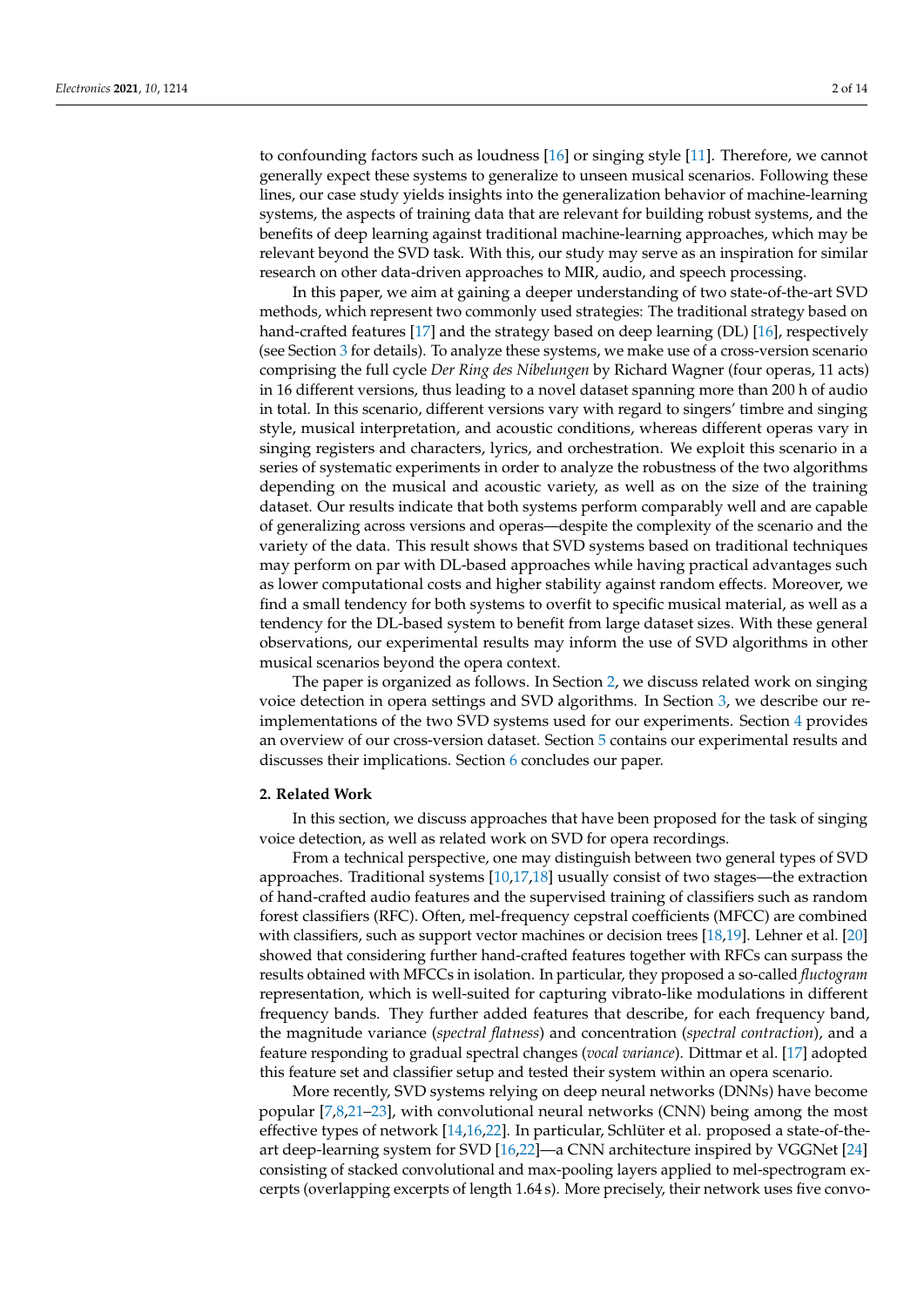lutional layers followed by three fully-connected layers, leading to a total of around 1.6 million parameters. Their approach follows the paradigm of automated feature learning—in contrast to the hand-crafted features described above. Further extensions of this are possible, such as a recently proposed approach by Zhang et al. [\[25\]](#page-13-1) combining recurrent and convolutional layers.

While most of the mentioned approaches were developed and tested on popular music datasets, there is some previous work focussing on SVD for opera recordings. For example, Dittmar et al. [\[17\]](#page-12-13) performed SVD experiments within an opera scenario comprising recordings of C. M. von Weber's opera *Der Freischütz*. Using hand-crafted features and RFCs, they showed that bootstrap training [\[9\]](#page-12-22) helps to overcome genre dependencies. In particular, they report frame-wise F-measures up to 0.95, which still constitutes the state of the art for SVD in opera recordings. They further showed that the existence of different versions can be exploited for improving SVD results by performing late fusion of the individual versions' results. Mimilakis et al. [\[14\]](#page-12-10) used a cross-version scenario comprising three versions of Richard Wagner's opera *Die Walküre* (first act) for evaluating three SVD models based on deep learning. As one contribution of our paper, we perform experiments using both a traditional and a DL-based system and in both cases outperform the results reported in [\[14\]](#page-12-10). Furthermore, we substantially extend the scenario of [\[14\]](#page-12-10) to the full work cycle *Der Ring des Nibelungen* by adding the other acts and operas of the *Ring* cycle, as well as 13 further versions (see Section [4\)](#page-4-0). We use this extended dataset to perform a series of systematic experiments, analyzing our two systems in depth.

# <span id="page-2-0"></span>**3. Singing Voice Detection Methods**

In this paper, we consider two approaches to SVD, one based on traditional machine learning [\[17\]](#page-12-13) and one based on DL [\[16\]](#page-12-12). In our re-implementations of these methods, we aimed to be as faithful to the original publications as possible. A conceptual overview of both methods is given in Figure [1.](#page-2-1)

<span id="page-2-1"></span>

**Figure 1.** Conceptual overview of the two methods for singing voice detection considered in this paper. While the CNN-based approach operates directly on mel-spectrogram excerpts, the RFC requires an additional feature extraction step. Both approaches output continuous predictions which are post-processed using a median filter and thresholding. The exact architecture of the CNN is omitted for brevity. We refer to the original publications for details.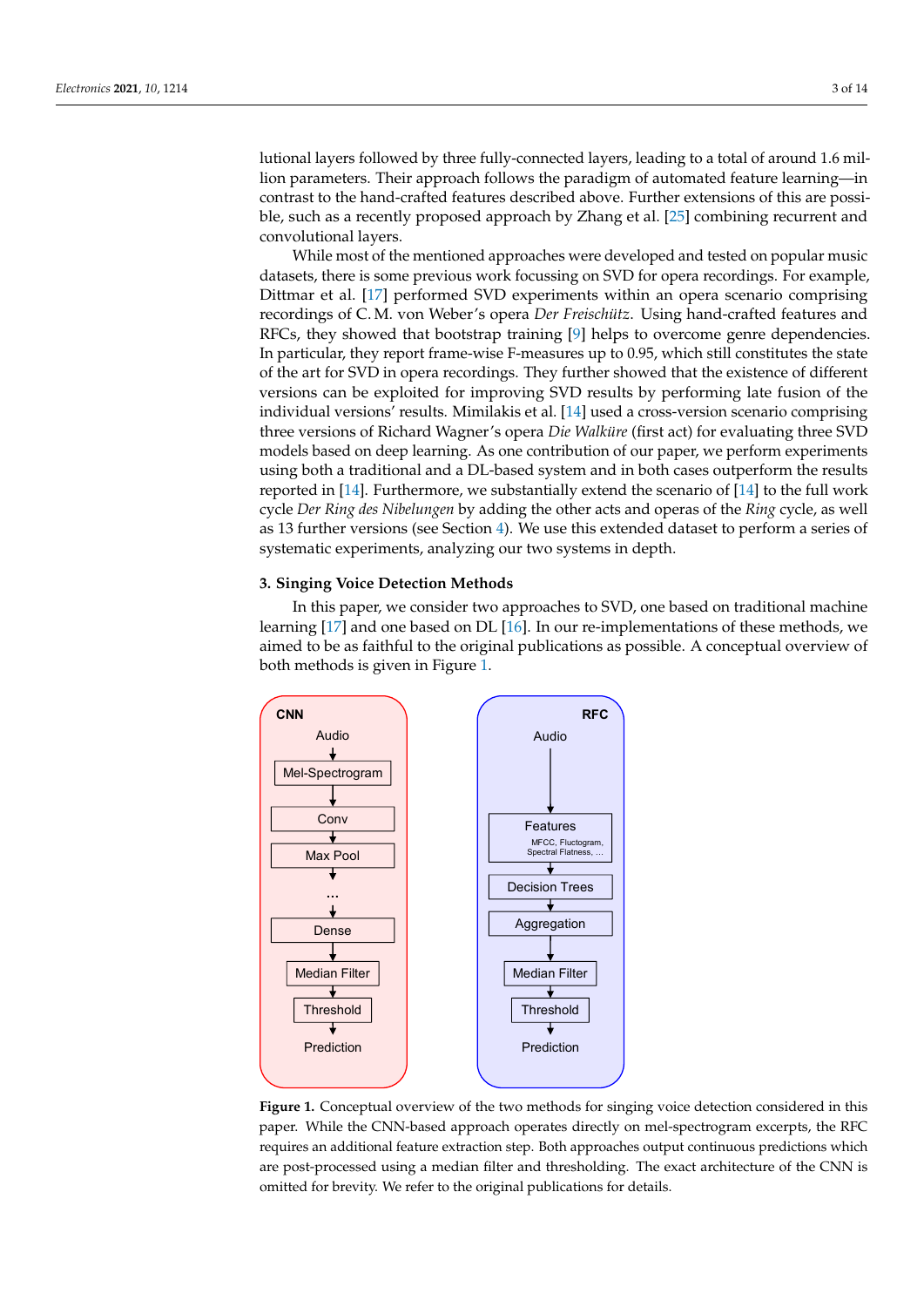Closely following [\[17\]](#page-12-13), we first realize a traditional SVD system relying on handcrafted features and an RFC classifier. In our re-implementation, we take special care in reproducing the exact feature set, comprising 110 feature dimensions with a feature rate of 5 Hz. Each feature vector incorporates information from 0.8 s of audio (with the exception of the vocal variance feature covering 2.2 s). For the RFC, we use 128 trees per forest as in [\[17\]](#page-12-13) and use standard settings wherever possible [\[26](#page-13-2)[,27\]](#page-13-3) (this leads to minor differences in sampling the training data per decision tree and the feature set per decision node compared to [\[17\]](#page-12-13)). In order to test the validity of our re-implementation, we performed an experiment where we train and test on the public *Jamendo* corpus [\(https://zenodo.org/record/2585988#.YDNvfmhKhaQ,](https://zenodo.org/record/2585988#.YDNvfmhKhaQ) accessed on 1 February 2021), for which results were also reported in [\[17\]](#page-12-13). *Jamendo* is a dataset of over six hours of popular music recordings (published under creative commons licenses), which has been used for experiments on SVD and other tasks [\[28\]](#page-13-4). In our experiment, we obtain a frame-wise accuracy of 0.887 and a frame-wise F-measure (with singing as the relevant class) of 0.882. This is close to the accuracy of 0.882 and F-measure of 0.887 as reported in [\[17\]](#page-12-13) for the same scenario.

For our re-implementation of the DL-based system, we follow the description in [\[16\]](#page-12-12). We take special care in reproducing the input representation, the model architecture and the training scheme (since the convolution-activation-batch normalization order is not explicitly stated in [\[16\]](#page-12-12), we use a potentially different order). To resolve ambiguities in [\[16\]](#page-12-12), we also consulted a previous publication by the authors [\[22\]](#page-12-21) and their public source code. As opposed to [\[16\]](#page-12-12), we do not use any input augmentation in order to ensure comparability with the RFC approach where no such augmentations are used. The results in  $[16]$  are reported on an internal dataset. However, for the related method proposed in [\[22\]](#page-12-21) the authors report an error rate of 9.4% (i.e., an accuracy of 0.906) when training and testing on the *Jamendo* corpus (no data augmentation). Our re-implementation achieves a comparable accuracy of 0.913 for the same scenario.

Both systems output continuous values between 0 and 1 (sigmoid probabilities for the CNN and the fraction of agreeing decision trees for the RFC). Inspired by several SVD approaches [\[16](#page-12-12)[,17](#page-12-13)[,22\]](#page-12-21), we post-process the results of both the RFC and the CNN using a median filter. As suggested in [\[17\]](#page-12-13), we use a filter length of 1.4 s and binarize the output with a fixed decision threshold of 0.5. The CNN system outputs predictions at a rate of 70 Hz. To ensure comparability to the RFC-based approach, we, therefore, downsample the CNN predictions to 5 Hz for comparison.

Since neither [\[17\]](#page-12-13) nor [\[16\]](#page-12-12) make use of a separate validation set for optimizing hyperparameters, we follow this convention. For the RFC-based system, we try to avoid overfitting by averaging over many trees, each of which is based on a different subsets of the training data. For the CNN-based system, we compute the training loss on mini-epochs of 1000 batches instead of the entire training set. Because of this, we can use early stopping on the training loss to try to prevent overfitting.

Both the traditional and the DL system involve random effects: For the CNN, this includes parameter initialization and random sampling of batches, whereas for the RFC, the choice of features at each split is randomized. Thus, each run of these algorithms produces slightly different results. In our experiments, we compensate for such random effects by averaging all results over multiple runs of the respective algorithm.

The two approaches differ in the computational resources required for training and testing. The computations for individual trees in the RFC can easily be parallelized and run on a standard CPU. The CNN requires a GPU or TPU for efficient training and testing. For example, when training both systems on the same training set of around 200 h of audio (excluding feature computation), the RFC finishes after requiring eight minutes runtime and 3.5 GB of RAM on a desktop computer, while the CNN requires around two hours of training time and 3 GB VRAM on a medium-sized cluster node. These numbers are highly implementation- and hardware-specific, but they demonstrate that the classical system requires less computation time than the deep-learning approach. Inference can be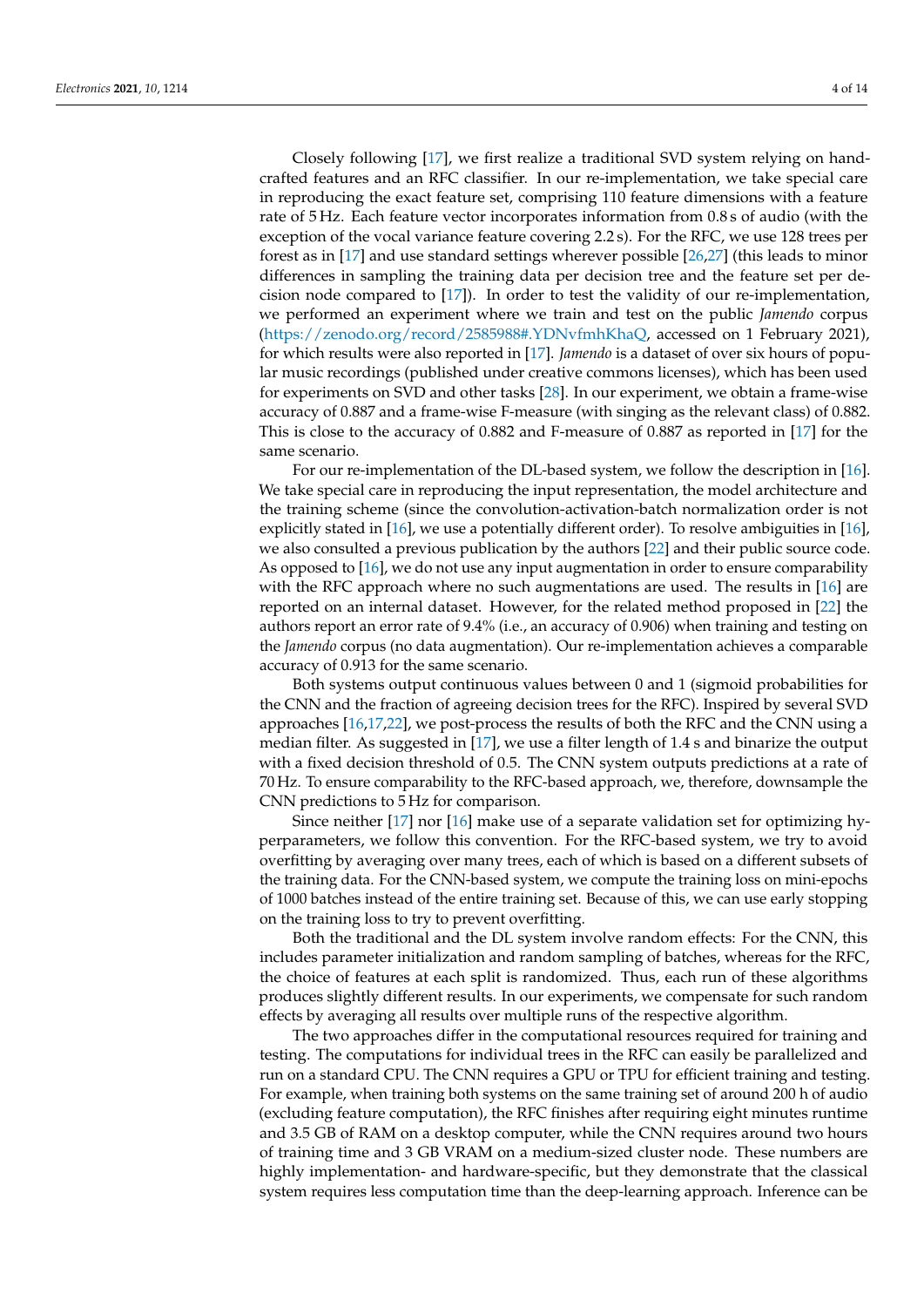parallelized for both approaches and takes less than a second for the RFC and about one minute for the CNN on roughly 70 min of test audio.

### <span id="page-4-0"></span>**4. Dataset and Training Scenarios**

In this section, we present our cross-version opera dataset, which we use for our systematic experiments in different training–test configurations.

Within Western classical music, Richard Wagner's tetralogy *Der Ring des Nibelungen* WWV 86 constitutes an outstanding work, not least because of its extraordinary length (see Figure [2\)](#page-4-1). Spanning the four operas *Das Rheingold* (WWV 86 A), *Die Walküre* (WWV 86 B), *Siegfried* (WWV 86 C), and *Götterdämmerung* (WWV 86 D), the cycle unfolds an interwoven plot involving many different characters. The characters are represented by different singers with the orchestra adding a rich texture of accompaniment, preludes, and interludes, thus making singing voice detection in recordings of the *Ring* a challenging task. For our experiments, we make use of a cross-version dataset comprising 16 recorded performances—denoted as *versions*—of the *Ring*, each consisting of 13:30 up to 15:30 h of audio data (see Figure [2](#page-4-1) and [\[29\]](#page-13-5) for an overview). All versions are structurally identical, i.e., there are no missing or repeated sections.

<span id="page-4-1"></span>

**Figure 2.** Cross-version dataset comprising 16 versions of Wagner's *Der Ring des Nibelungen* WWV 86. As test data, we use the first act of the second opera *Die Walküre* (WWV 86 B1) in the version conducted by Karajan (red). Training data stems either from the same version but other operas (*opera split*, yellow), from the same act in other versions (*version split*, blue), or from other operas in other versions (*neither split*, green). The hatched green cells (B2) indicate a variant of the *neither split*, where the training data stems from another act of the same opera.

To enable comparability between versions, we produced manual annotations of musical measure positions for versions 01–03 as listed in Figure [2](#page-4-1) (see [\[30\]](#page-13-6) for details). We transferred these measure annotations to versions 04–16 using an automated alignment procedure [\[31\]](#page-13-7). We then used the resulting measure positions to generate audio-based singing voice annotations. To this end, we start from the libretto's phrase segments and manually annotate the phrase boundaries as given by the score (in musical measures or beats). To transfer the boundaries to the individual versions, we rely on the measure annotations, refined to the beat level using score-to-audio synchronization [\[32\]](#page-13-8) within each measure. We use these beat positions to transfer the singing voice segments from the *musi-*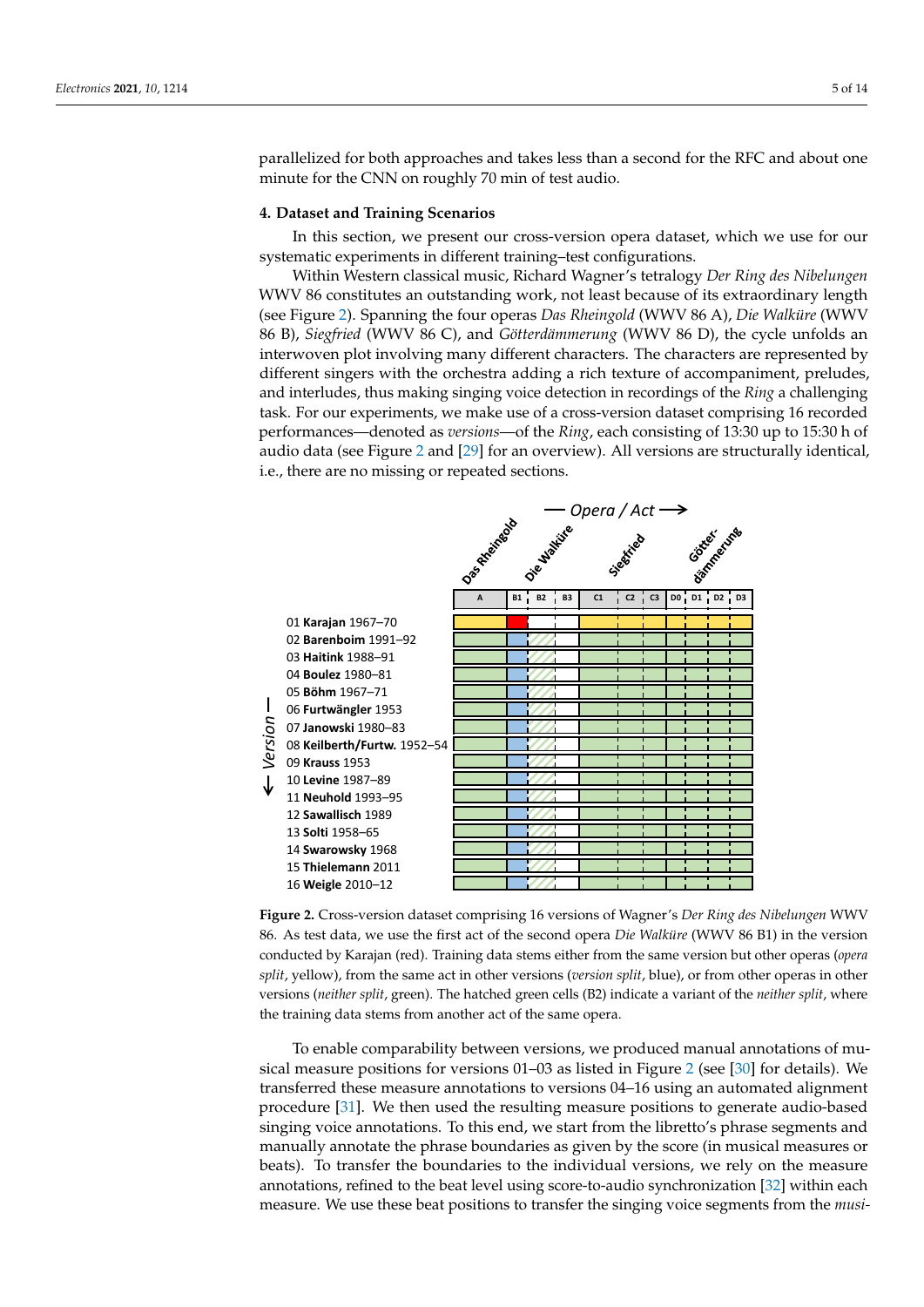*cal time* of the libretto to the *physical time* of the performances. The accuracy of the resulting annotations depends, on the one hand, on the accuracy of the measure annotations, which have typical deviations in the order of 100 ms for the manual measure annotations [\[30\]](#page-13-6) and 200 ms for the transferred measure annotations [\[31\]](#page-13-7). On the other hand, score-to-audio synchronization within a measure may introduce further inaccuracies. This is an important consideration for putting any experimental results into context, e.g., for a feature rate of 5 Hz (200 ms) and an average length of a singing voice segment of, say, 4 s, an inaccuracy of one frame already results in a frame-wise error rate of 5%.

For the first act of *Die Walküre* (WWV 86 B1) in version 01 conducted by Karajan (DG 1998), we manually refined the phrase boundaries, thus accounting for both alignment errors and imprecision of singers. We chose this act (B1) since our manual measure annotations are most reliable here, as described in [\[30\]](#page-13-6). Moreover, its content is roughly balanced between singing characters, with one female (Sieglinde) and two male singers (Siegmund and Hunding), and with singing activity covering about half its duration (37 of 67 min). In our experiments, we always use this recording and its more accurate annotations for testing (red box in Figure [2\)](#page-4-1).

Inspired by [\[15\]](#page-12-11), our novel dataset allows us to systematically test the generalization capabilities of our SVD systems in different training–test configurations. To this end, we split our dataset along different axes (Figure [2\)](#page-4-1). In the *opera split*, we train our methods on other operas in the same version and, thus, need to generalize to different musical works (yellow cells in Figure [2\)](#page-4-1). In the *version split*, we use the same act in other versions for training so that the methods need to generalize to a different musical interpretation, different singers, and different acoustic conditions (blue cells). In the *neither split*, neither the test opera nor the test version is seen during training so that the systems have to generalize across both dimensions. In our experiments, we consider different variants of these splits, utilizing, e. g., varying numbers of training versions, operas, or acts. Furthermore, we also exclude in some experiments the second and third act of *Die Walküre* (B2 & B3) since the individual singers (characters) from the first act (B1) re-appear in these acts. When considering all versions or all operas (except *Die Walküre* B1, B2, & B3) for training, we refer to this as a *full split*. Compared to our scenario, Mimilakis et al. [\[14\]](#page-12-10) used the same test recording (B1 in version 01), but considered only a *version split* with the two versions 02 and 03 (conducted by Barenboim and Haitink, respectively) used for training and validation. We extend this configuration in a systematic fashion in order to study individual aspects of generalization within the opera scenario.

#### <span id="page-5-0"></span>**5. Experiments**

In the following, we describe our experiments using the systems described in Section [3,](#page-2-0) taking advantage of the different split possibilities offered by our dataset as described in Section [4.](#page-4-0) We average all results over five runs in order to balance out effects of randomization during training, as discussed in Section [3.](#page-2-0) For comparability, we *always* use the first act of *Die Walküre* (B1) in the version by Karajan (01) as our test set as highlighted in Figure [2.](#page-4-1)

### *5.1. Training on Different Versions*

We begin with a variant of the *version split* as used in [\[14\]](#page-12-10), which only considers the first act of *Die Walküre*, WWV 86 B1. Here, the training set consists of version 02 (Barenboim) only. On the test set (version 01, Karajan), Mimilakis et al. [\[14\]](#page-12-10) reported a frame-wise F-measure of 0.80 (we only refer to the results of the zero-mean CNN evaluated in [\[14\]](#page-12-10), which is most similar to our CNN approach). Using our CNN implementation within the same scenario, we achieve an F-measure of 0.948. The reasons for this substantial improvement remain unclear. With the RFC system, we obtain a comparable result of 0.941, which is similar to the F-measures reported in [\[17\]](#page-12-13) for the *Freischütz* opera scenario. From this experiment, we conclude that both a traditional and a DL-based system—when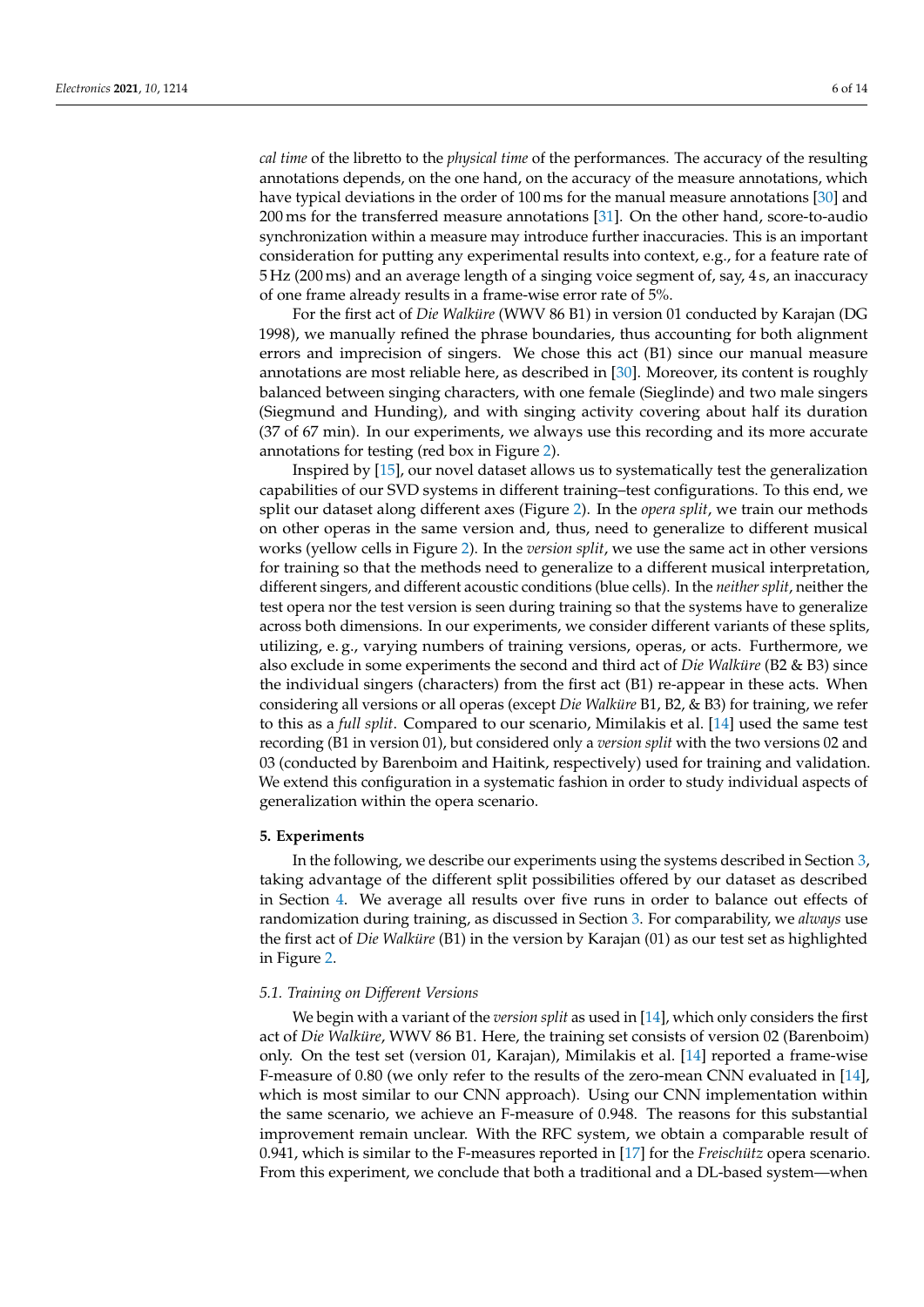properly implemented and fairly compared—can achieve strong results that are roughly on par with each other.

In the previous experiment, we chose version 02 (Barenboim) as the training version. To investigate the impact of this choice, we repeat the same experiment while changing the training version. Figure [3](#page-6-0) shows results for both systems. Dots correspond to mean results averaged over five runs of the same experiment while vertical bars indicate the corresponding standard deviations over those runs. We observe that the choice of training versions has an impact on the test F-measure. The resulting F-measures range from 0.913 for the RFC (version 14) to 0.948 for the CNN (version 02). Furthermore, one can observe that the standard deviations over the runs for individual experiments are higher in the CNN than in the RFC case (see the blue and red vertical bars). In all scenarios, the results are above 0.91 F-measure, which shows that both traditional and deep-learning approaches are capable of generalizing from one version to another version of the same work. Nevertheless, the choice of the training version affects test results, up to around 0.03 F-measure. From a practical point of view, such a difference may seem negligible at first, but when considering a full performance of the *Ring* lasting around 15 h, a difference of 0.03 F-measure can affect roughly 27 min of audio.

<span id="page-6-0"></span>

**Figure 3.** Results for both systems when training on different (individual) versions of the test act (*version split*).

The previous results raise the question whether our systems could benefit from increasing the acoustic and interpretation variety in the training set by training on multiple versions. Figure [4](#page-7-0) shows results when systematically increasing the number of training versions of the same act (B1) used in the *version split*. In order to suppress the effect of the particular choice of versions, we repeat each experiment five times and, in each run, randomly sample (without replacement) from all possible versions to create a training set with the specified number of versions. For both classifiers, adding one additional training version leads to improved results. However, adding further training versions does not yield clear improvements. Moreover, these small differences have to be seen in light of the annotation accuracy as discussed in Section [4.](#page-4-0) Adding one additional training version seems to sufficiently prevent the systems from adapting to the characteristics of individual versions. Additionally, the RFC seems to be more sensitive to the choice of training version: The standard deviation over runs with only one version is larger for the RFC (0.007 percentage points) than for the CNN (0.001), as indicated by the vertical bars around the left-most dots.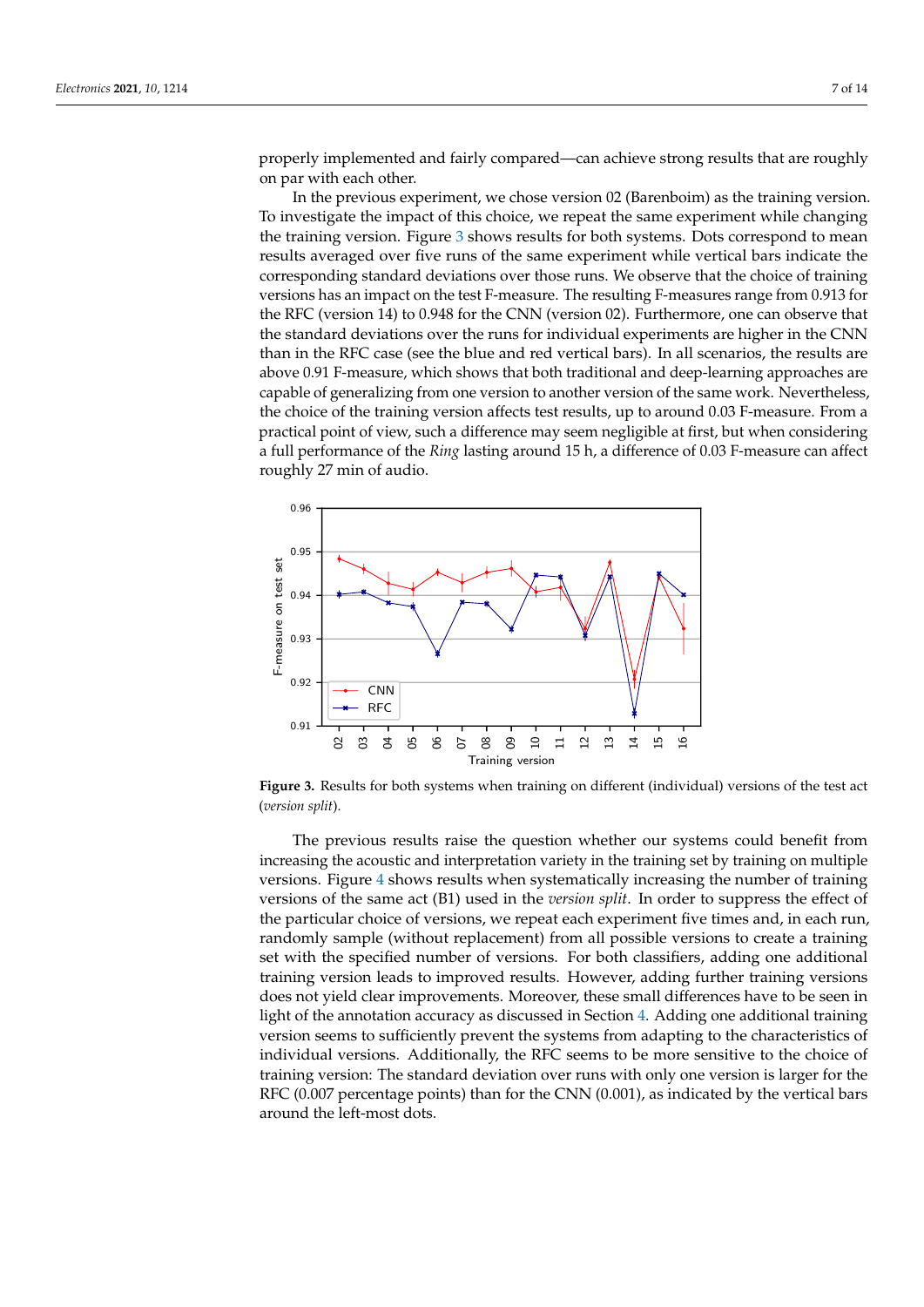<span id="page-7-0"></span>

**Figure 4.** Results for both systems when training on varying numbers of versions of the test act (*version split*).

### *5.2. Training on Different Musical Material*

In the experiments reported so far, we made use of the *version split* where training and test set consist of the same musical material (B1) in different versions. We now want to test generalization to a different musical content and, to this end, use a different act for training (second act of *Die Walküre*, B2) than for testing—a variant of the *neither split* (green hatched cells in Figure [2\)](#page-4-1). As before, we successively increase the number of training versions used. The curves in Figure [5](#page-7-1) indicate the results, which are worse in general compared to Figure [4.](#page-7-0) The RFC system now benefits slightly more from additional training versions, while the CNN seems unaffected by this. Although the CNN yields better results than the RFC, neither system reaches its efficacy on the *version split*. A possible explanation for this may be that both systems might overfit to the musical material in the training act, adapting, e.g., to the instrumentation or the singing characters (high or low register, male or female voice) as appearing in the training data. The small but consistent gap between the curves of the same color in Figures [4](#page-7-0) and [5](#page-7-1) could be attributed to such work-related overfitting. We understand such small differences to illustrate a trend in the learning behaviors of our methods (though, as mentioned before, these differences may still be of practical relevance when considering an entire performance).

<span id="page-7-1"></span>

**Figure 5.** Results for both systems when training on varying numbers of versions of an act (B2) that is different from the test act (*neither split*).

To investigate the impact of such work-related overfitting in more detail, we now examine specific variants of the *opera split* where we use the test version (01, Karajan) for training but take one act from another opera (A, C, or D—excluding B) as the training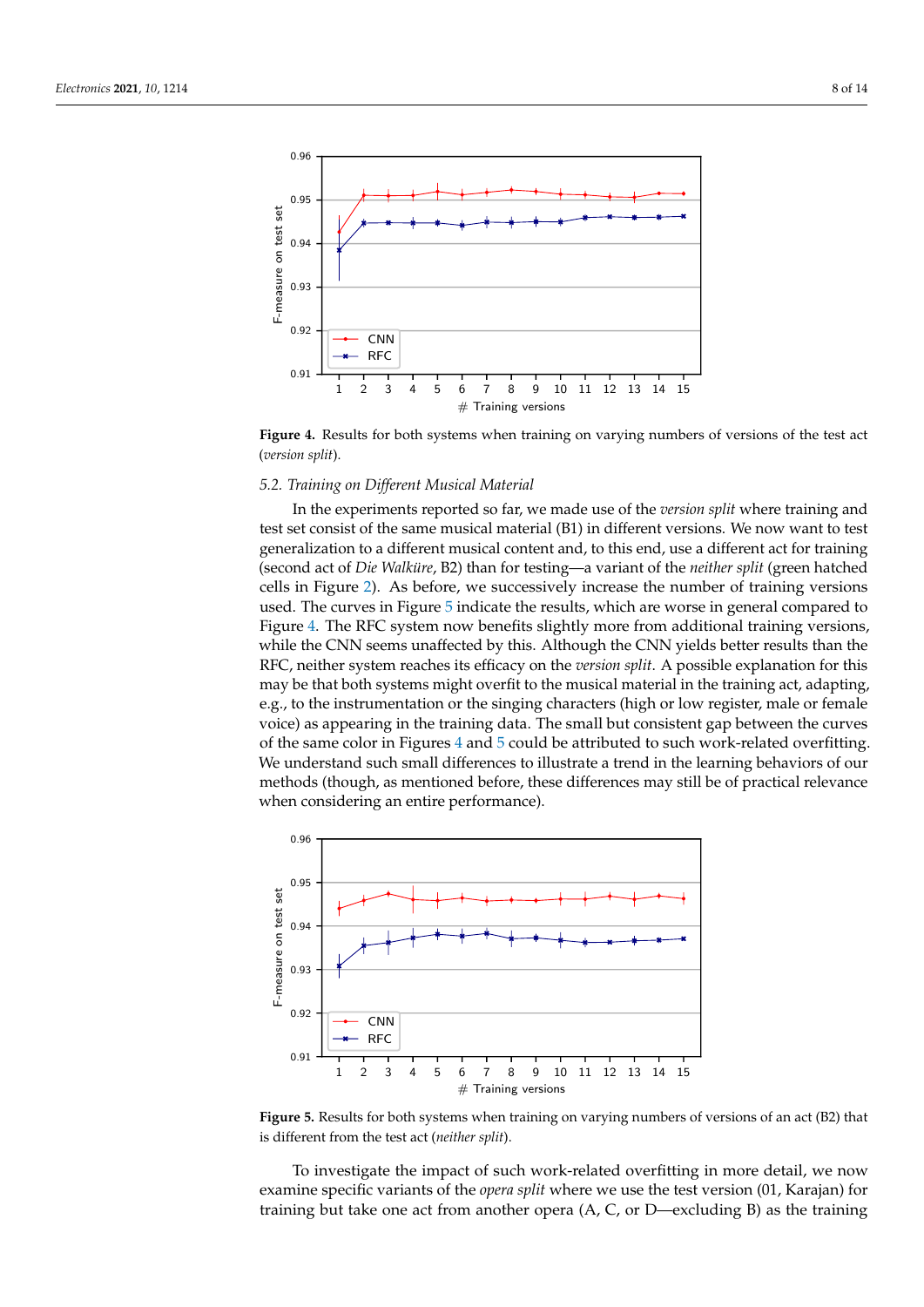act, respectively. Compared to the previous experiment, the musical generalization is now harder (a different opera, rather than different acts from the same opera) but the acoustic generalization is less hard (same version). The results for this experiment (see Figure [6\)](#page-8-0) are generally worse than for training on a different act of the same opera (cf. Figure [5\)](#page-7-1). While the F-measure for the RFC depends only slightly on the particular choice of the training act, this effect is stronger for the CNN. Most prominently, we observe substantial drops when using C1 or C2 (first and second act of *Siegfried*) or D0 (Prologue to *Götterdämmerung*) for training the CNN. This provides insights into specific challenges of generalization: In C1, only male characters (Siegfried, Mime, Wanderer) are singing. In C2, this is similar, except for several short appearances of the character "Waldvogel" (soprano). In D0, in contrast, mainly female singers are singing. All these cases result in a more challenging generalization to B1, where both female and male characters appear. We also observe a drop for the RFC when training on act D2, which does not occur for the CNN. One reason for this difference could be the prominence of the men's choir (Mannen) over large parts of D2, which is mostly absent from the rest of the work cycle. Choir singing could negatively affect, e.g., the fluctogram features used as input to the RFC (which are sensitive to vibrato) but could be accounted for by the automated feature extraction of the CNN. In general, the RFC-based system, which relies on hand-crafted features (capturing vibrato and other singing characteristics), seems to be more robust to different singers and registers in training and test data. The CNN, in contrast, seems to generalize better to other musical content with the same characters and registers (as in Figure [5\)](#page-7-1) and to choir singing.

<span id="page-8-0"></span>

**Figure 6.** Results for both systems when training on different (individual) acts from the test version (*opera split*).

Furthermore, we can again observe that the standard deviation over CNN runs is higher than for the RFC (see vertical bars). Nevertheless, all results are well above an F-measure of 0.9, meaning that even without training examples for a certain gender of singers, both methods can robustly detect singing in unseen recordings.

## *5.3. Training on Full Splits*

We now extend these experiments to the full splits as shown in Figure [2](#page-4-1) (solid cells). Table [1](#page-9-0) shows the corresponding results. Let us first discuss the full *opera split*, where we train the systems on all acts from the three other operas (A, C, D) in the test version 01, Karajan (yellow cells in Figure [2\)](#page-4-1). We observe F-measures of 0.948 (CNN) and 0.938 (RFC), respectively. Next, we consider the full *version split*, where we train on all other versions  $(02–16)$  for the test act B1 (blue cells in Figure [2\)](#page-4-1). Here, we obtain results of 0.951 for the CNN and 0.946 for the RFC, which are slightly better than for the *opera split*. This confirms our observation that work-related overfitting effects (e.g., to singers' register or gender) help to obtain better results in a *version split* compared to an *opera split*. For the *neither split*, we use all acts of A, C, and D in all other versions (02–16) for training (solid green cells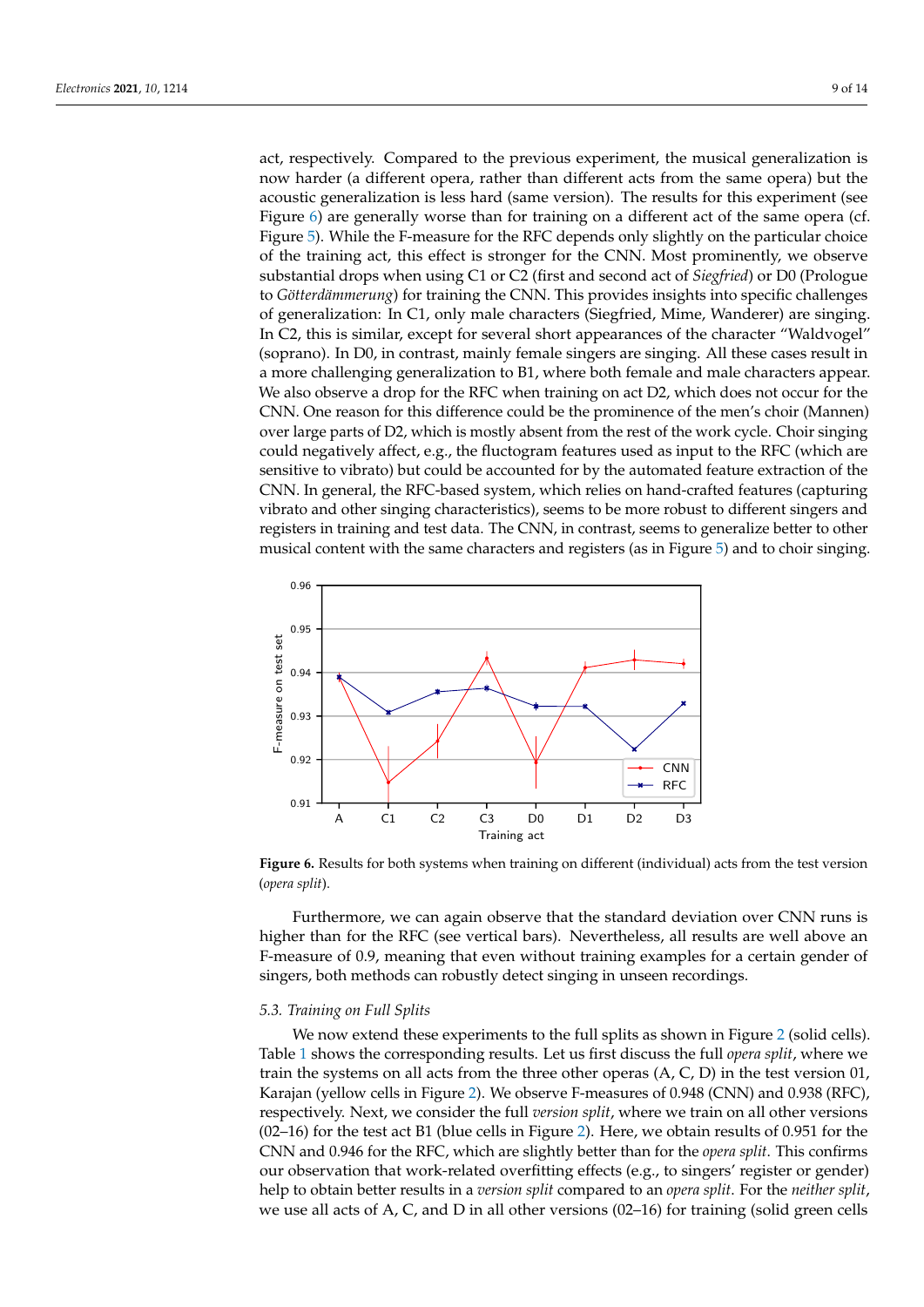in Figure [2\)](#page-4-1). In this case, we observe F-measures of 0.952 (CNN) and 0.940 (RFC). Here, interestingly, the CNN performs similar as in the *version split*, though neither test act nor test version are seen during training. In contrast, the RFC yields an F-measure close to its result on the *opera split*. With more versions and operas available, the CNN seems to compensate for the missing test act in the training set. As before, all results are high in general, meaning that both systems work for all considered splits.

<span id="page-9-0"></span>**Table 1.** F-measures on the test set for both systems, using the full variants of the split, respectively.

|            | Opera Split | <b>Version Split</b> | Neither Split |  |
|------------|-------------|----------------------|---------------|--|
| <b>CNN</b> | 0.948       | 0.951                | 0.952         |  |
| RFC        | 0.938       | 0.946                | 0.940         |  |

To better understand the important aspects of the training set—especially in the case that less versions and works are available—we now present an extension of the *neither split* where we successively increase the number of training versions and operas, always using all acts of an opera (Figure [7a](#page-10-1)). In each of the five experiment runs, we randomly sample among the versions and operas used for the training set. In this visualization, we omit the vertical bars indicating standard deviations for better visibility. For the RFC (blue curves), we observe that the results are almost identical for different numbers of training operas (solid vs. dashed and dotted curves), but slightly improve for higher numbers of training versions. The CNN, in contrast, benefits from using more operas in the case that more training versions are available as well.

Summarizing these results, we find that the CNN has a slightly stronger tendency than the RFC to overfit to the musical material of the training set. We further see that the RFC-based system primarily exploits acoustic variety present in multiple training versions. In comparison, the CNN seems to also exploit variety in musical material and singing characters stemming from different operas. As a consequence, the CNN trained on the full training data of the *neither split* can generalize better to other operas and, thus, better compensate for the missing test act during training. We further find that the results for the CNN system vary more across runs, especially in the case that only few training versions and acts are used. As mentioned above, however, the results for all experiment settings are consistently high, meaning that both methods are feasible for singing voice detection in opera, even if only little training data variety is available.

#### *5.4. Impact of Dataset Size*

In our previous experiments, we systematically added training versions and operas, which led to an increase not only of the *variety* of training data but also of the training dataset's *size*. To separately study the two effects, we repeat the experiment from Figure [7a](#page-10-1) while randomly sub-sampling all training datasets to have equal size (of about as many input patches as obtained from a single act of a single version). Results are shown in Figure [7b](#page-10-1). For the RFC (blue), results are almost identical as in Figure [7a](#page-10-1). For the CNN, we observe smaller improvements in Figure [7b](#page-10-1) than in Figure [7a](#page-10-1) for increasing the number of training versions and operas. Therefore, the improvement seen in Figure [7a](#page-10-1) appears to stem mainly from the training dataset's size rather than from its variety. This suggests a fundamental difference between the two systems: While the CNN benefits from a larger amount of training data, the RFC is widely unaffected by this. For the RFC, a certain variety in training data seems to be sufficient for reaching an optimal efficacy.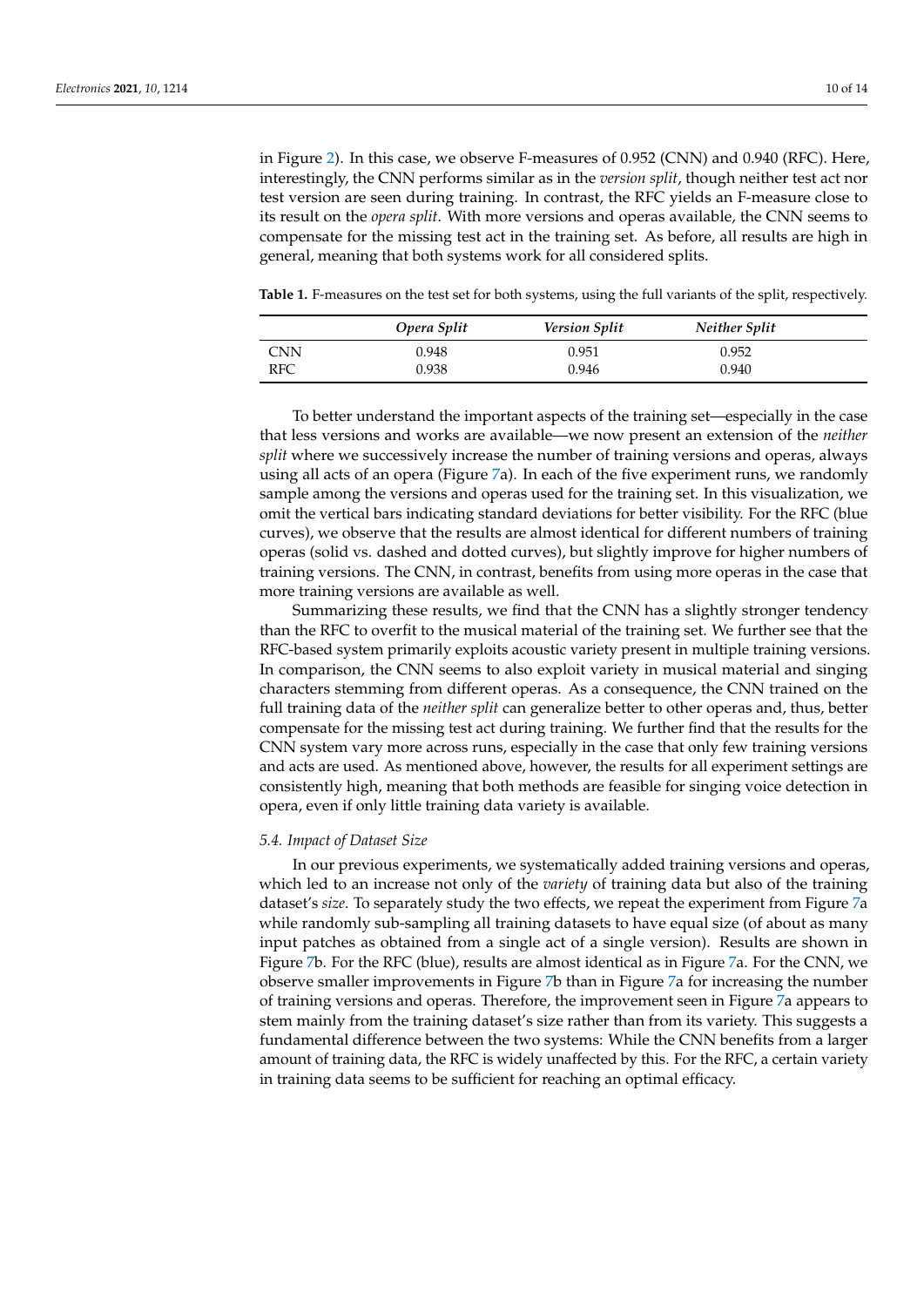<span id="page-10-1"></span>



### *5.5. Transfer between Pop and Opera Datasets*

We finally compare system results when training on datasets from another genre of music. Specifically, we use the *Jamendo* dataset already discussed in Section [3.](#page-2-0) We expect generalization between the pop and opera styles to be poor, since SVD methods are known to be heavily genre specific [\[11\]](#page-12-7) and, in particular, opera singers employ singing techniques that are distinct from those found in Western pop music. Consequently, when training on the *Jamendo* training corpus and evaluating on our own test set, we observe a low F-measure of 0.457 for the RFC (not better than random choice) and a medium result of *F* = 0.795 for the CNN. When using the training set of the full *neither split* of our dataset (see Figure [2\)](#page-4-1) and testing on the *Jamendo* test set instead, we obtain  $F = 0.693$  for the RFC and  $F = 0.692$  for the CNN. Thus, generalizing from opera to pop works better for the RFC and worse for the CNN, but genre-specific overfitting is evident in both scenarios.

#### <span id="page-10-0"></span>**6. Conclusions**

Summarizing our experimental findings, we conclude that machine-learning approaches both relying on traditional techniques and on deep learning are useful for building well-performing SVD systems, which are capable of generalizing to unseen musical works, versions, or both at the same time. Both systems achieve F-measures in the order of 0.94 and their results do not drop below 0.91, even when considering training datasets with little musical or acoustic variety. While these are strong results for a challenging SVD scenario, we find a tendency of both systems to overfit to the specific musical material in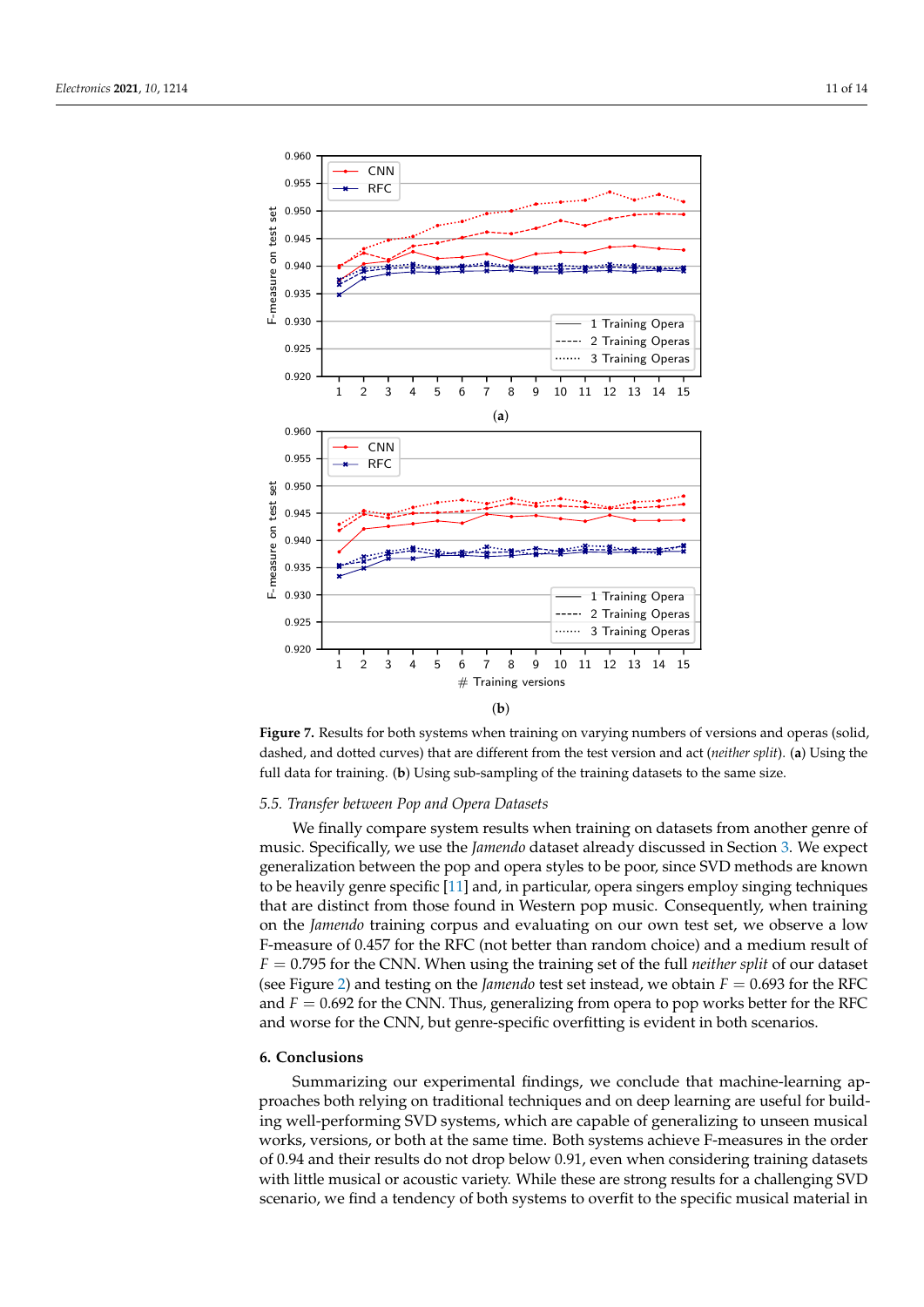the training set. Moreover, we observe that both systems benefit from a certain amount of acoustic variety in the training dataset. Nevertheless, overfitting to musical or acoustic characteristics does not lead to complete degradation of results in our scenario. For practical applications, the traditional approach based on random forest classifiers requires less resources and training time and is more robust to random effects of different training runs. In contrast, the CNN-based method leads to slightly better results in most scenarios, especially when a large training dataset is available.

In a manual analysis, we could trace back most of the remaining errors made by our systems to difficult situations where annotation errors and musical ambiguities play a major role. One source of such ambiguity is the discrepancy between a phrase-based and a note-based consideration of singing voice segments, i.e., the question whether a short musical rest within a singing phrase should be considered as singing. Further ambiguities arise about whether to include breathing as singing, or how to deal with choir passages. In the present study, breathing is mostly excluded from singing since our semi-automatic transfer relies on chroma features. Choir passages are included as singing but only occur in acts D2 and D3. However, as our annotations are based on phrases in the libretto, we could not differentiate, e.g., between silence and singing within sung phrases. Manual annotation could provide more accurate ground truth but is only feasible for smaller datasets. These and other challenges of annotation indicate that both systems are already close to a "glass ceiling" of SVD efficacy, where the definition of the task itself becomes problematic.

Such encouraging results close to the "glass ceiling" cannot generally be expected for other MIR tasks such as, e.g., the recognition of a specific register (soprano, mezzo, alto, tenor, baritone, or bass) or even a specific singer or character (such as Siegfried or Sieglinde). The hand-crafted features used in the RFC-based system have been specifically designed to work well for SVD and may not perform equally well on such more advanced tasks. Thus, deep learning based-approaches may yet outperform classical systems in those contexts. Therefore, it may be promising to extend our studies to such further tasks and to more complex scenarios (including other composers and genres). More generally, the experimental procedures presented in this paper can be applied to various domains of audio and music processing where different data splits are possible. In future work, these procedures may contribute to understanding the benefits of deep learning against traditional machine learning and to identifying the aspects of training data that are relevant for building robust systems.

**Author Contributions:** M.K. is the primary author and main contributor of this research article. In particular, he implemented the approaches, conducted the experiments, and prepared most parts of this document. All authors substantially contributed to this work, including the development of the ideas, the design of the experiments, the preparation of the dataset, and the writing of the paper. All authors have read and agreed to the published version of the manuscript.

**Funding:** This work was supported by the German Research Foundation (DFG MU 2686/7-2, MU 2686/11-1).

**Acknowledgments:** The International Audio Laboratories Erlangen are a joint institution of the Friedrich-Alexander-Universität Erlangen-Nürnberg (FAU) and Fraunhofer Institut für Integrierte Schaltungen IIS. The authors gratefully acknowledge the compute resources and support provided by the Erlangen Regional Computing Center (RRZE). Moreover, the authors thank Vlora Arifi-Müller, Cäcilia Marxer, and all student assistants involved in the preparation of data and annotations. The authors thank Halil Erdoğan for help with preliminary experiments.

**Conflicts of Interest:** The authors declare no conflicts of interest.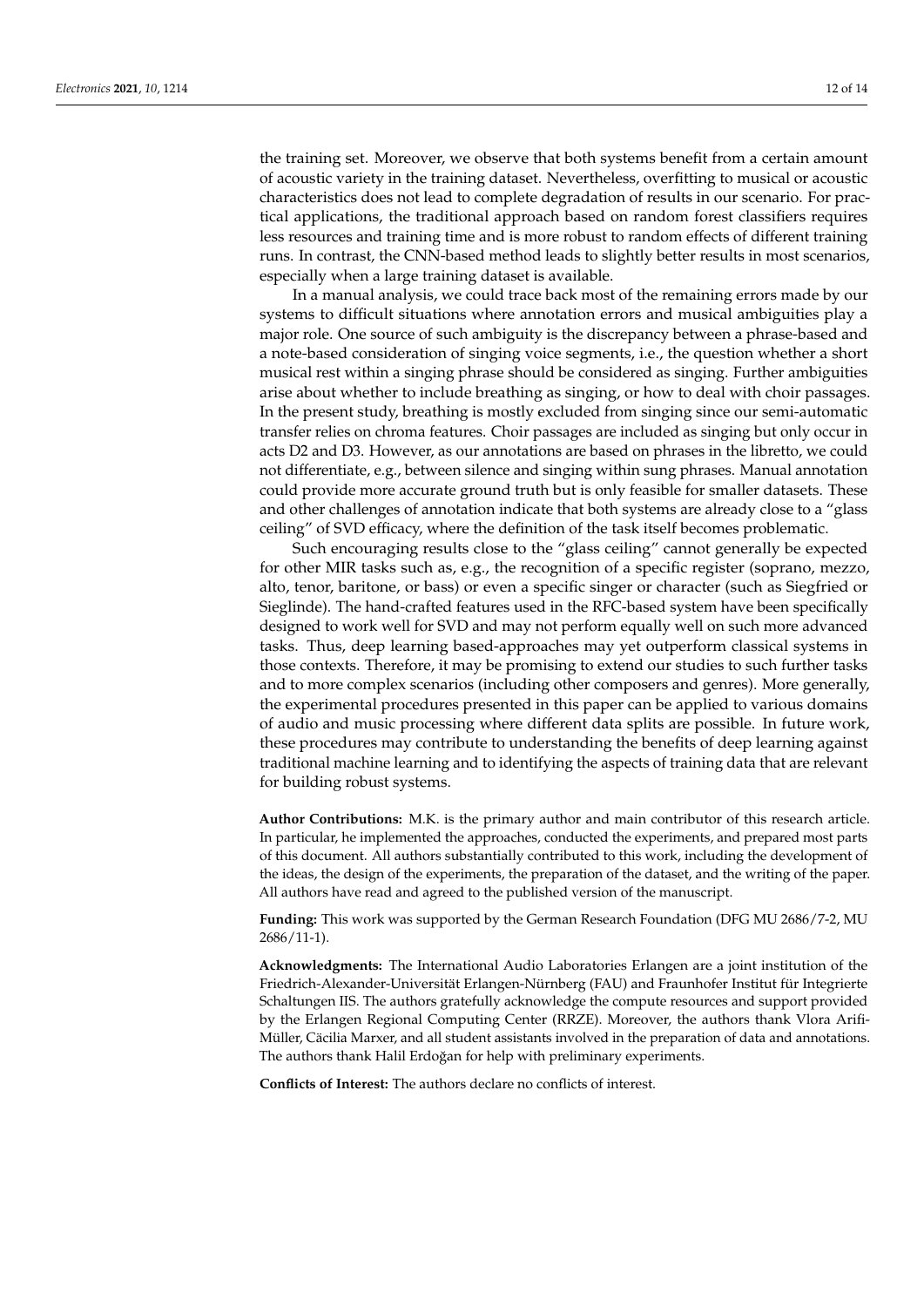### **References**

- <span id="page-12-0"></span>1. Kruspe, A.M. Application of Automatic Speech Recognition Technologies to Singing. Ph.D. Thesis, Technische Universität Ilmenau, Ilmenau, Germany, 2018.
- <span id="page-12-1"></span>2. Stoller, D.; Durand, S.; Ewert, S. End-to-end Lyrics Alignment for Polyphonic Music Using an Audio-To-Character Recognition Model. In Proceedings of the IEEE International Conference on Acoustics, Speech, and Signal Processing (ICASSP), Brighton, UK, 12–17 May 2019; pp. 181–185.
- <span id="page-12-2"></span>3. Gupta, C.; Yilmaz, E.; Li, H. Automatic Lyrics Alignment and Transcription in Polyphonic Music: Does Background Music Help? In Proceedings of the IEEE International Conference on Acoustics, Speech and Signal Processing (ICASSP), Barcelona, Spain, 4–8 May 2020; pp. 496–500.
- <span id="page-12-3"></span>4. Humphrey, E.J.; Reddy, S.; Seetharaman, P.; Kumar, A.; Bittner, R.M.; Demetriou, A.; Gulati, S.; Jansson, A.; Jehan, T.; Lehner, B.; et al. An Introduction to Signal Processing for Singing-Voice Analysis: High Notes in the Effort to Automate the Understanding of Vocals in Music. *IEEE Signal Process. Mag.* **2019**, *36*, 82–94. [\[CrossRef\]](http://doi.org/10.1109/MSP.2018.2875133)
- <span id="page-12-4"></span>5. Berenzweig, A.L.; Ellis, D.P.W. Locating Singing Voice Segments within Music Signals. In Proceedings of the IEEE Workshop on Applications of Signal Processing to Audio and Acoustics (WASPAA), New Platz, NY, USA, 24 October 2001; pp. 119–122.
- <span id="page-12-5"></span>6. Lee, K.; Choi, K.; Nam, J. Revisiting Singing Voice Detection: A Quantitative Review and the Future Outlook. In Proceedings of the 19th International Society for Music Information Retrieval Conference (ISMIR), Paris, France, 23–27 September 2018; pp. 506–513.
- <span id="page-12-17"></span>7. Leglaive, S.; Hennequin, R.; Badeau, R. Singing Voice Detection with Deep Recurrent Neural Networks. In Proceedings of the IEEE International Conference on Acoustics, Speech, and Signal Processing (ICASSP), South Brisbane, Australia, 19–24 April 2015; pp. 121–125.
- <span id="page-12-18"></span>8. Lehner, B.; Schlüter, J.; Widmer, G. Online, Loudness-Invariant Vocal Detection in Mixed Music Signals. *IEEE/ACM Trans. Audio Speech Lang. Process.* **2018**, *26*, 1369–1380. [\[CrossRef\]](http://dx.doi.org/10.1109/TASLP.2018.2825108)
- <span id="page-12-22"></span>9. Nwe, T.L.; Wang, Y. Automatic Detection of Vocal Segments in Popular Songs. In Proceedings of the International Society for Music Information Retrieval Conference (ISMIR), Barcelona, Spain, 10–15 October 2004; pp. 138–144.
- <span id="page-12-6"></span>10. Regnier, L.; Peeters, G. Singing voice detection in music tracks using direct voice vibrato detection. In Proceedings of the IEEE International Conference on Acoustics, Speech, and Signal Processing (ICASSP), Taipei, Taiwan, 19–24 April 2009; pp. 1685–1688.
- <span id="page-12-7"></span>11. Scholz, F.; Vatolkin, I.; Rudolph, G. Singing Voice Detection across Different Music Genres. In Proceedings of the AES International Conference on Semantic Audio, Erlangen, Germany, 22–24 June 2017; pp. 140–147.
- <span id="page-12-8"></span>12. Ewert, S.; Müller, M.; Konz, V.; Müllensiefen, D.; Wiggins, G.A. Towards Cross-Version Harmonic Analysis of Music. *IEEE Trans. Multimed.* **2012**, *14*, 770–782. [\[CrossRef\]](http://dx.doi.org/10.1109/TMM.2012.2190047)
- <span id="page-12-9"></span>13. Müller, M.; Prätzlich, T.; Driedger, J. A cross-version approach for stabilizing tempo-based novelty detection. In Proceedings of the International Society for Music Information Retrieval Conference (ISMIR), Porto, Portugal, 8–12 October 2012; pp. 427–432.
- <span id="page-12-10"></span>14. Mimilakis, S.I.; Weiß, C.; Arifi-Müller, V.; Abeßer, J.; Müller, M. Cross-Version Singing Voice Detection in Opera Recordings: Challenges for Supervised Learning. In *Machine Learning and Knowledge Discovery in Databases, Proceedings of the International Workshops of ECML PKDD 2019, Part II, Würzburg, Germany, 16–20 September* 2019; Communications in Computer and Information Science; Springer: Cham, Switzerland, 2019; Volume 1168, pp. 429–436.
- <span id="page-12-11"></span>15. Weiß, C.; Schreiber, H.; Müller, M. Local Key Estimation in Music Recordings: A Case Study Across Songs, Versions, and Annotators. *IEEE/ACM Trans. Audio Speech Lang. Process.* **2020**, *28*, 2919–2932. [\[CrossRef\]](http://dx.doi.org/10.1109/TASLP.2020.3030485)
- <span id="page-12-12"></span>16. Schlüter, J.; Lehner, B. Zero-Mean Convolutions for Level-Invariant Singing Voice Detection. In Proceedings of the 19th International Society for Music Information Retrieval Conference (ISMIR), Paris, France, 23–27 September 2018; pp. 321–326.
- <span id="page-12-13"></span>17. Dittmar, C.; Lehner, B.; Prätzlich, T.; Müller, M.; Widmer, G. Cross-Version Singing Voice Detection in Classical Opera Recordings. In Proceedings of the International Society for Music Information Retrieval Conference (ISMIR), Málaga, Spain, 26–30 October 2015; pp. 618–624.
- <span id="page-12-14"></span>18. Ramona, M.; Richard, G.; David, B. Vocal Detection in Music with Support Vector Machines. In Proceedings of the IEEE International Conference on Acoustics, Speech, and Signal Processing (ICASSP), Las Vegas, NV, USA, 31 March–4 April 2008; pp. 1885–1888.
- <span id="page-12-15"></span>19. Vembu, S.; Baumann, S. Separation of vocals from polyphonic audio recordings. In Proceedings of the International Society for Music Information Retrieval Conference (ISMIR), London, UK, 11–15 September 2005; pp. 337–344.
- <span id="page-12-16"></span>20. Lehner, B.; Widmer, G.; Sonnleitner, R. On the reduction of false positives in singing voice detection. In Proceedings of the IEEE International Conference on Acoustics, Speech, and Signal Processing (ICASSP), Florence, Italy, 4–9 May 2014; pp. 7480–7484.
- <span id="page-12-19"></span>21. Lehner, B.; Widmer, G.; Böck, S. A low-latency, real-time-capable singing voice detection method with LSTM recurrent neural networks. In Proceedings of the European Signal Processing Conference (EUSIPCO), Nice, France, 31 August–4 September 2015; pp. 21–25.
- <span id="page-12-21"></span>22. Schlüter, J.; Grill, T. Exploring Data Augmentation for Improved Singing Voice Detection with Neural Networks. In Proceedings of the International Society for Music Information Retrieval Conference (ISMIR), Málaga, Spain, 26–30 October 2015; pp. 121–126.
- <span id="page-12-20"></span>23. Wang, Y.; Getreuer, P.; Hughes, T.; Lyon, R.F.; Saurous, R.A. Trainable Frontend for Robust and Far-Field Keyword Spotting. In Proceedings of the IEEE International Conference on Acoustics, Speech, and Signal Processing (ICASSP), New Orleans, LA, USA, 5–9 March 2017; pp. 5670–5674.